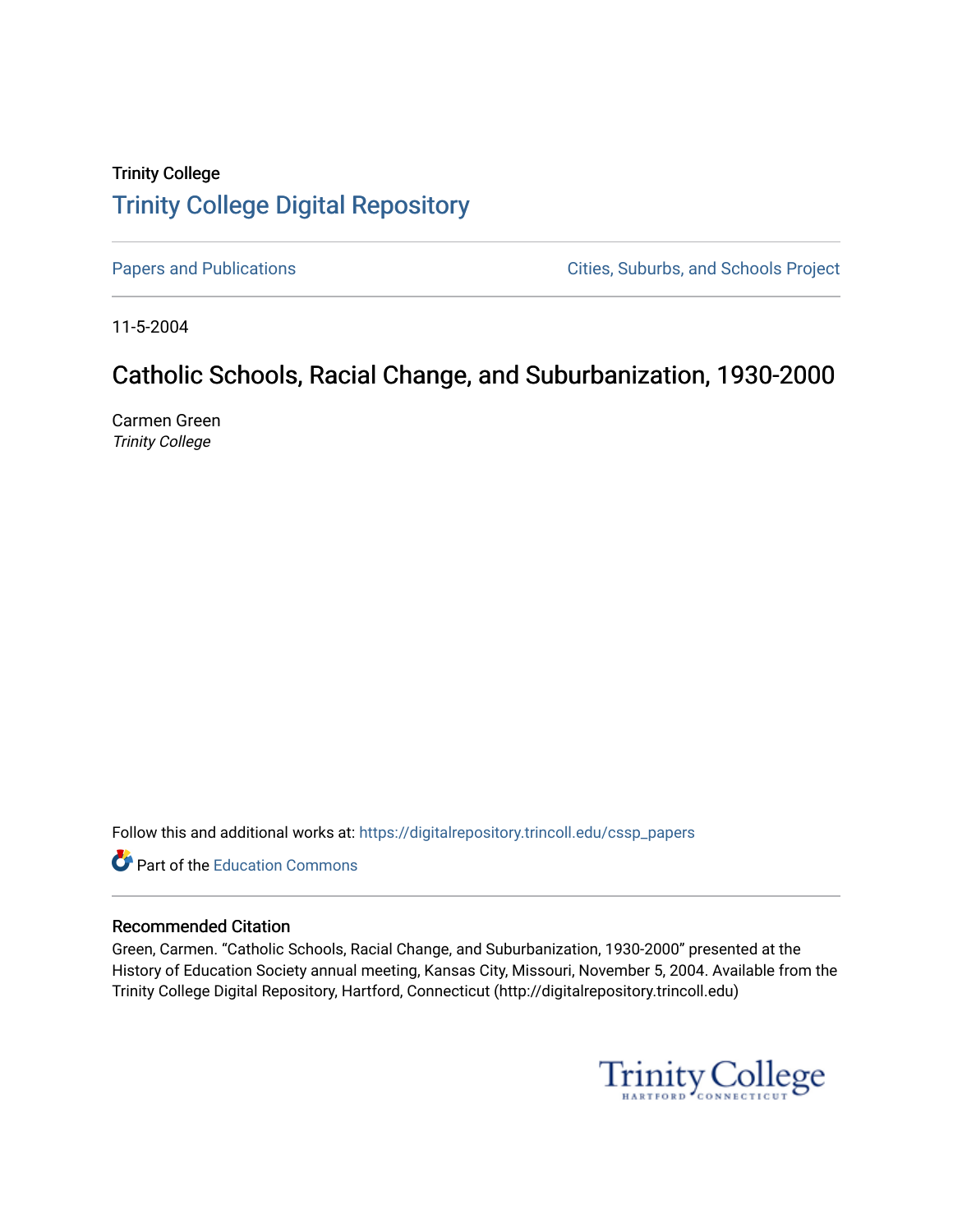## **Catholics Schools, Racial Change, and Suburbanization, 1930-2000**

Carmen Green Trinity College, Class of 2006 and Cities, Suburbs, and Schools Research Project Hartford, CT http://www.trincoll.edu/depts/educ/css

> October 19th DRAFT of Conference paper prepared for the History of Education Society Kansas City, Missouri November 5, 2004

The twentieth century marked a drastic new change in the nation's demographic geography, but also its religious demography. During twentieth century, Catholic schools opened in suburbs and closed in cities. This paper examines this historical shift through a case study of one location: the metropolitan Hartford region of Connecticut. In this paper I will examine how the Archdiocese of Hartford's educational policy has changed in the face of suburbanization. The Catholic Church was often late in responding to city and suburban enrollment shifts. When Catholic parishioners left Hartford for the suburbs, they took students and money with them, leaving city parochial schools to fend for themselves. Yet the Archdiocese did not subsidize the city schools at all, resulting in a high level of financial distress, which disproportionately affected Black and Latino Catholics who remained behind.

#### **Catholic Schools Across the Nation**

Catholic schooling has been spatially reorganized in the United States as the racial, socio-economic, and religious composition of cities and suburbs has evolved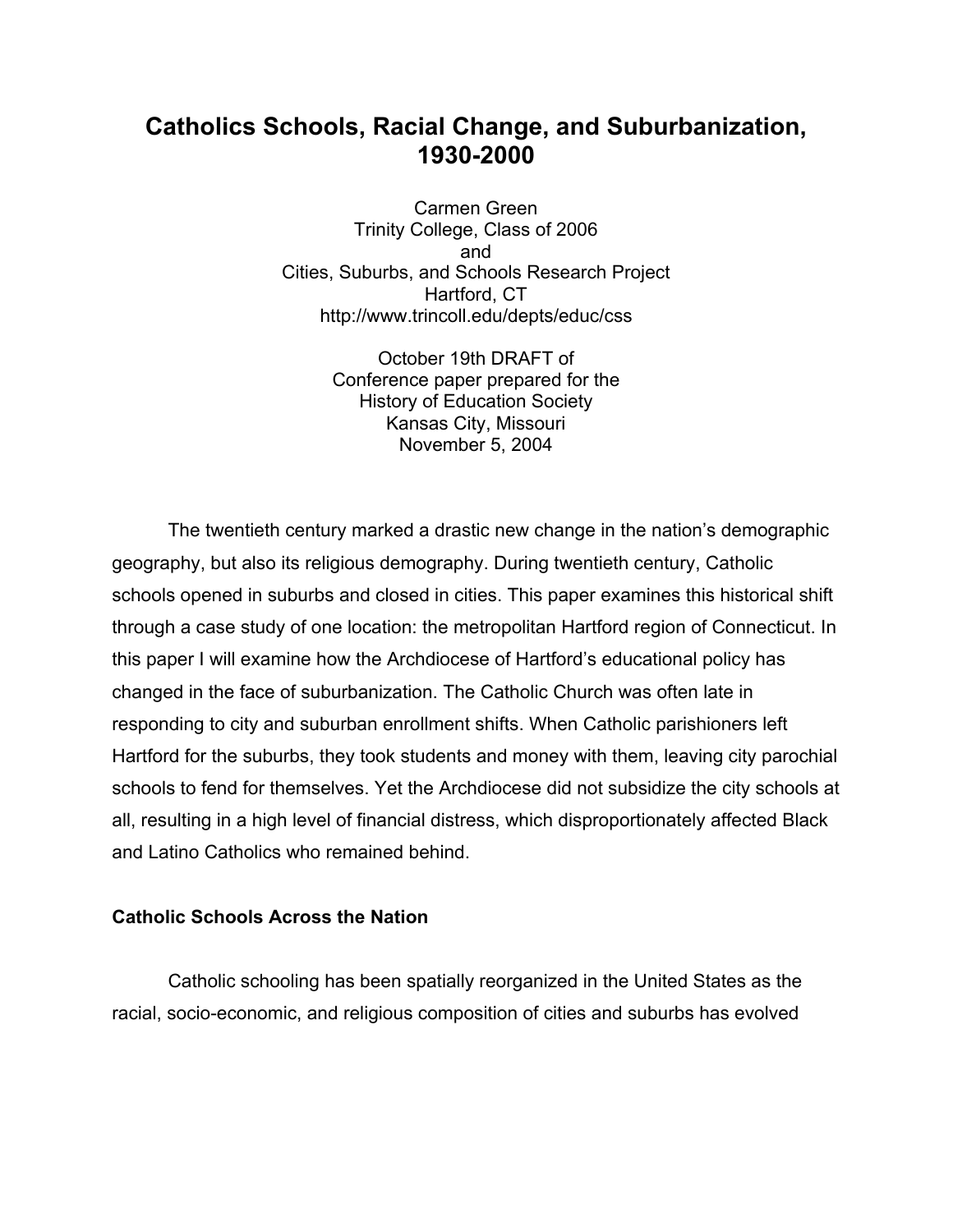during the twentieth century<sup>1</sup>. Nationwide trends on Catholic schooling are most evident in major Northeastern metropolitan areas. During the past decade, over 500 (out of 8,000) Catholic schools have closed across the United States, many of them in centralcity parishes that historically served immigrant families. Last year alone, 140 Catholic schools closed or consolidated, with the greatest loses in Chicago, Philadelphia, Buffalo, Boston, Cleveland, and Pittsburgh. But during this same ten-year time span, the growing number of Catholic schools in suburban and rural areas has nearly made up for the urban loss, holding the national enrollment total steady at 2.5 million students<sup>2</sup>.

### **Catholic School Openings and Closings in Metropolitan Hartford**

During this historical study I have found that many sources were needed and relevant. The Archdiocese of Hartford Chancery was useful in providing me with transcripts of the Archbishop's correspondence, parish school reports and back issues of the Catholic Transcript. The Catholic Transcript is the Archdiocesan wide newspaper sent out to its parishioners. The Hartford Courant Office in Downtown Hartford allowed access to their archives; this was useful in gathering a wider scope of how Catholic schools affected Metropolitan Hartford. The Office of Catholic Schools in Bloomfield provided comprehensive enrollment data which I was able to discern and use to show changes over time.

May 5<sup>th</sup> 1843 marked the formation of the Archdiocese of Hartford with the Rev. William Tyler taking the reins as the Bishop of the territory that stretched throughout Connecticut and Rhode Island. As per a request of Bishop Fenwick of Boston to serve the state of Connecticut he advocated the division of his jurisdiction. Prior to this, the Archdiocese of Boston's territory overarched through Connecticut, Massachusetts and Rhode Island. The appeal was decreed by Pope Gregory XVI, and the Archdiocese of

 $\frac{1}{1}$ <sup>1</sup> John T. McGreevy, *Parish Boundaries: The Catholic Encounter with Race in the Twentieth-Century Urban North*.( Chicago: University of Chicago Press,1996)

<sup>2</sup> John Augenstein, *One Hundred Years of Catholic Education* (Washington, DC: National Catholic Educational Association.2003)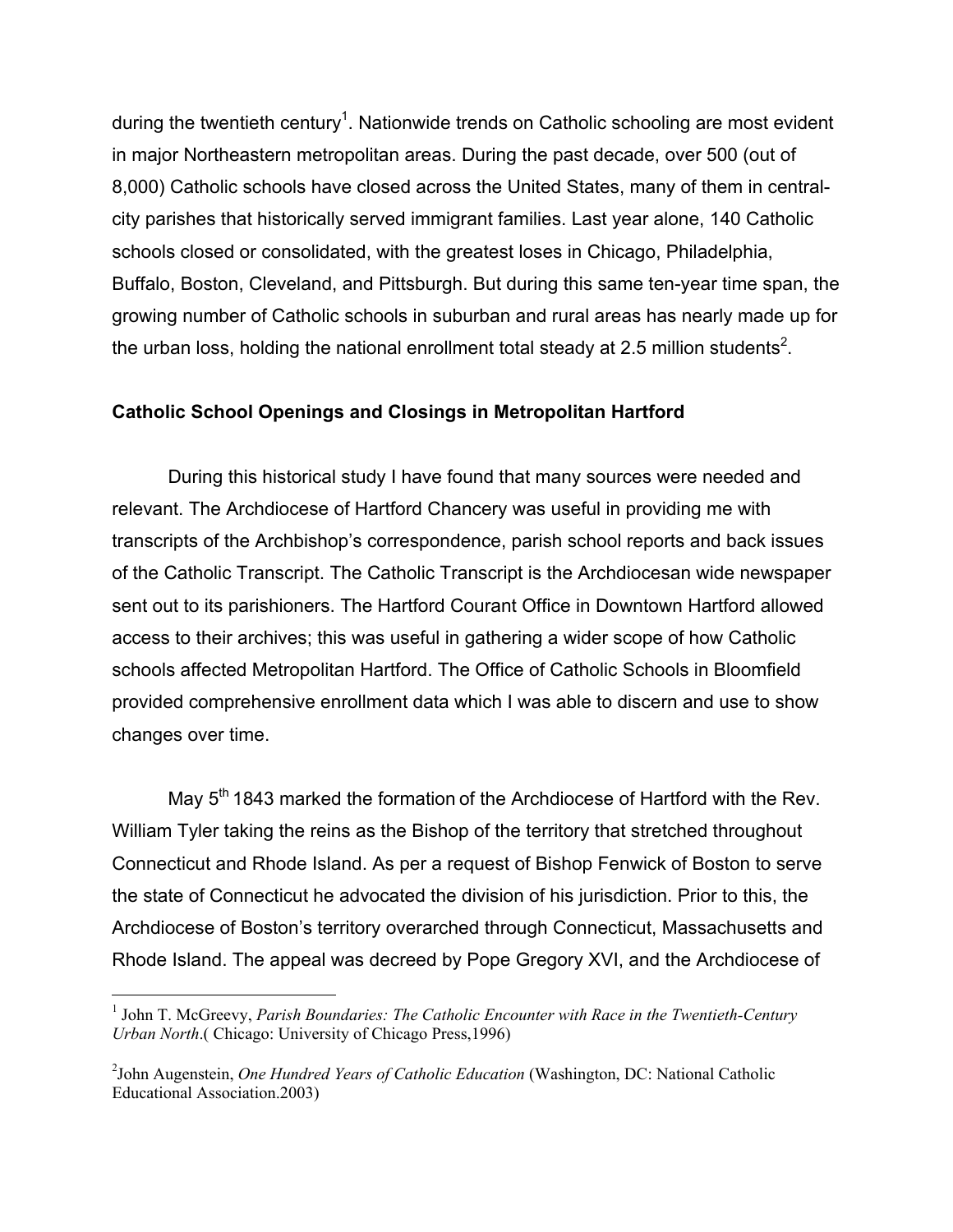Hartford was organized to serve the needs of all the Catholics living in and around the state of Connecticut. In 1870 the Archdiocese was split along state lines, The Archdiocese of Hartford oversaw the state of Connecticut, while a new Archdiocese of Providence controlled Rhode Island.

The Archdiocese of Hartford opened its first school in the Hartford area, St. Peter opened in 1859, about the time where ant-Catholic sentiment was at its height. The St. Peter School was opened in the St. Peter parish located on Main Street. The school was not only opened to allow Catholic children to gain a Catholic education, but interestingly enough the school was incorporated into the Hartford Public School system in order to alleviate the congestion in the system. Lay people were the staff and their salaries were paid by the city. This provision came to a halt in 1866, after that the school became exclusively parochial $3$ .

Teams of Catholic Schools in the state were opened and many of them failed for a number of reasons, staff shortages or low enrollments. Notably, in the early 20<sup>th</sup> Century two Catholic high schools closed. According to Alice Purcell the school that opened in Windsor Locks failed due to the Sisters of Joseph being recalled to Springfield and the other in Hartford, failed due to pitiful enrollment figures. In 1910 the Archdiocese of Hartford had 8 schools, 1930 had 15 schools, and by 1955, 21 schools were in operation In Hartford County there was 15 schools open serving the district, and eight of those schools were based in Hartford.<sup>4</sup>

School enrollment data from the 1930 until 2004 is used in the study, before the 1930's the Hartford Chancery did not keep centralized records of. Within Metropolitan Hartford it is important to note that there are two cities, Hartford and New Britain, therefore New Britain is viewed is neither clumped into Hartford, or with the suburban towns. In 1931 there was a total of 11,531 students within the Catholic School system, that compared

<sup>&</sup>lt;sup>-</sup><br>3 Joseph W. Duffy, *Hartford's Catholic Legacy-Parishes* (Archdiocese of Hartford 1994) pp.199-200

<sup>&</sup>lt;sup>4</sup> Alice Lane Purcell, "A History of Catholic Secondary and Collegiate Education in the County of Hartford" (Master thesis, Trinity College, 1941)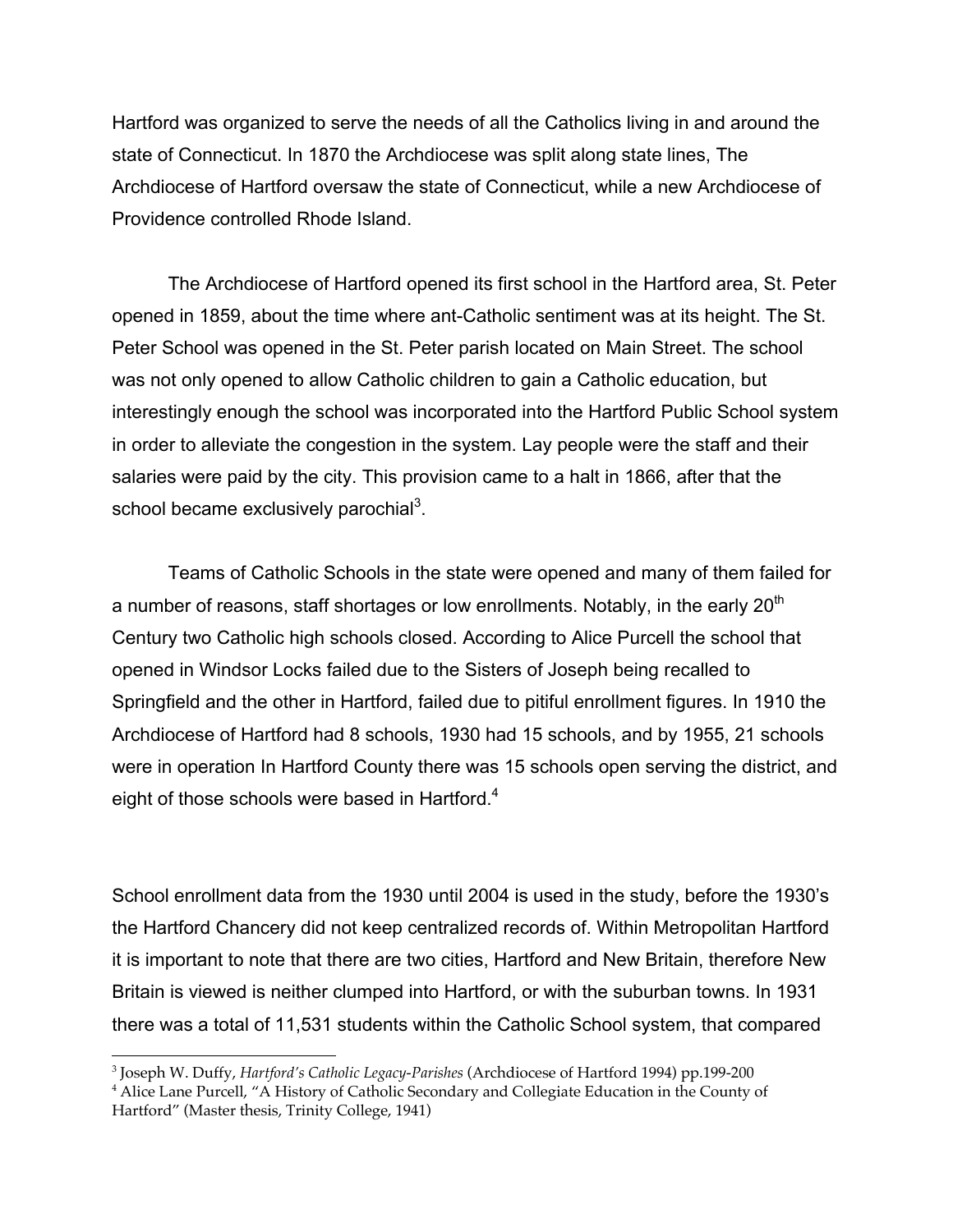to a 12,491 of the 1954-55 school year. In the following graph we can begin to see the shifts in Catholic school enrollment from 1955 to 1965. The peak enrollment year was 1965 with a hefty 17,674 students being educated in Catholic Schools. <sup>5</sup>



**Catholic school enrollment in Hartford County, 1931-2004**

Catholic School enrollment declined across Hartford County in the years 1965 through 1975. Yet in total, Hartford forfeited a larger percent of student that its counterparts. In the city of Hartford the most students were lost, a total of 2,730 students left, which dropped them 52 percentage points. New Britain lost half of their student population, and the suburbs lost 41 percentage points of their students during the same time period.

Viewing student enrollment numbers only paints a partial picture of the Catholic educational landscape. Next, school openings and closings were analyzed to show where the Archdiocese of Hartford was placing its resources. The only area to experience an expansion in Catholic Schools was the suburbs that had fifteen schools

<sup>|&</sup>lt;br>5 <sup>5</sup> Data for graph gathered from data received from the Office of Catholic Schools located 467 Bloomfield Ave in Bloomfield Connecticut. Enrollment data from 1955 of all schools that were ever opened under the jurisdiction of the Archdiocese of Hartford were included in the raw data.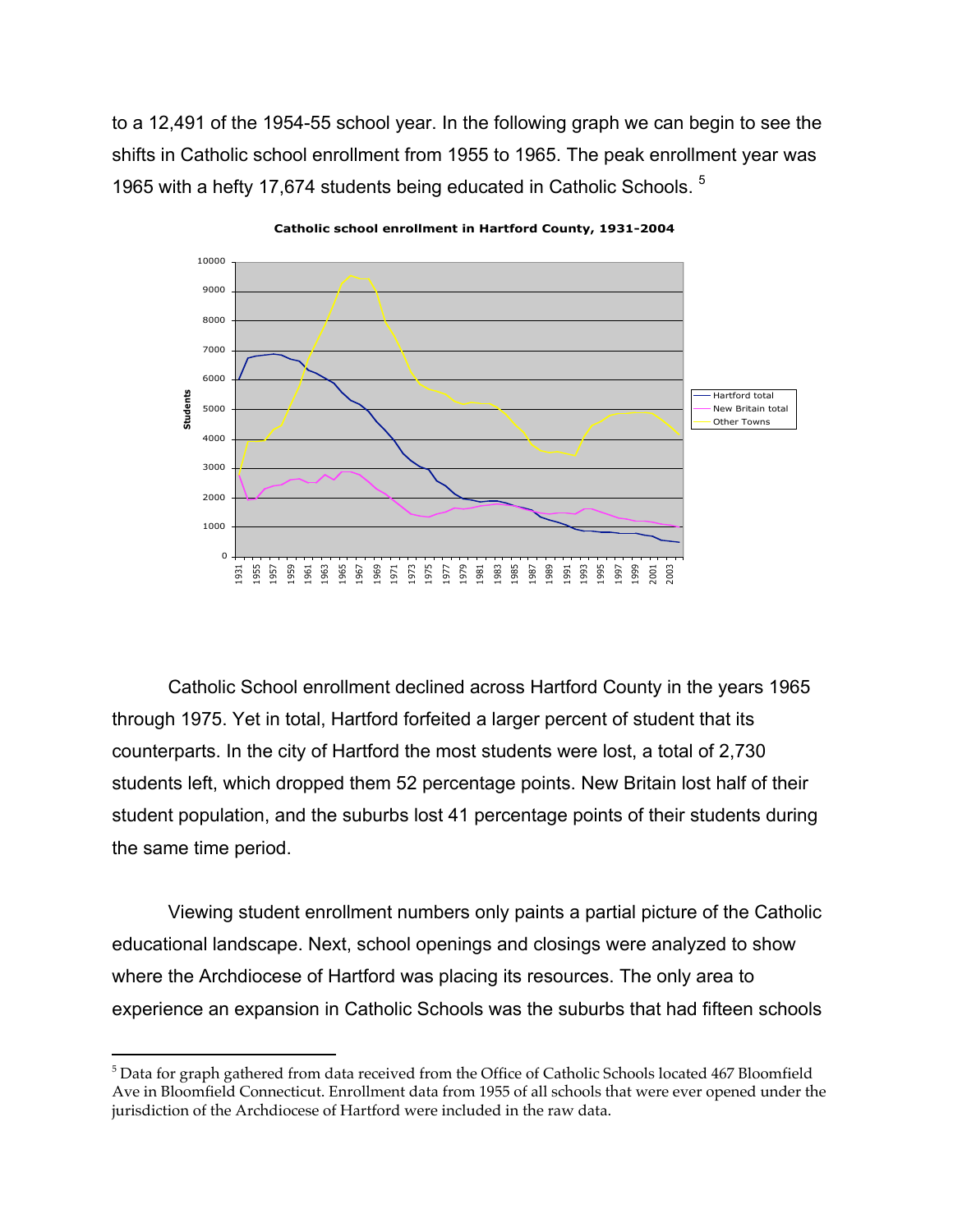built in the 55-65 decade. With more than a school being built per year massive amounts of capital and resources were being moved from the cities into the suburbs. The Archdiocese tried to keep up with the growing pace of students that were abounding in the suburbs.

| Openings           | 1955-65 | 1965-75 | 1975-Present | <b>TOTAL</b> |
|--------------------|---------|---------|--------------|--------------|
| Hartford           |         |         |              |              |
| Suburbs            | 15      |         |              | 16           |
| <b>New Britain</b> |         |         |              |              |

The other side of the coin is school closings. School closings were usually the result of a lack of funding, students, and/or will to keep the school running. During the general boom of the decade of 55-65, both Hartford and New Britain had closed down a school. During the decade of 65-75, two schools in the suburbs closed, signaling the then end of the boom era the eventual contraction of the Catholic School system in Metro Hartford.

| Closings           | 1955-65 | 1965-75 | 1975-PRESENT   TOTAL |  |
|--------------------|---------|---------|----------------------|--|
| Hartford           |         |         |                      |  |
| Suburbs            |         |         |                      |  |
| <b>New Britain</b> |         |         |                      |  |

## **The Evolution of Archdiocese Policy**

In wake of the growing division of the interests in 1965, Archbishop John F. Whealon created an archdiocesan school board, with representatives from both city and suburban parishes, in an attempt to further cooperation between different schools $6$ . This Archdiocesan school board would consist of seats that were appointed by the Archbishop himself, and not elected by parishioners. Of those who were elected most tended to be clergy, yet the lay-members who were appointed were often very involved in the affairs of their parish. The intention this School Board was to conjoin the diverting

 <sup>6</sup> "Archdiocese to Establish Parochial School Board" *Hartford Courant*, 25 Jun. 1965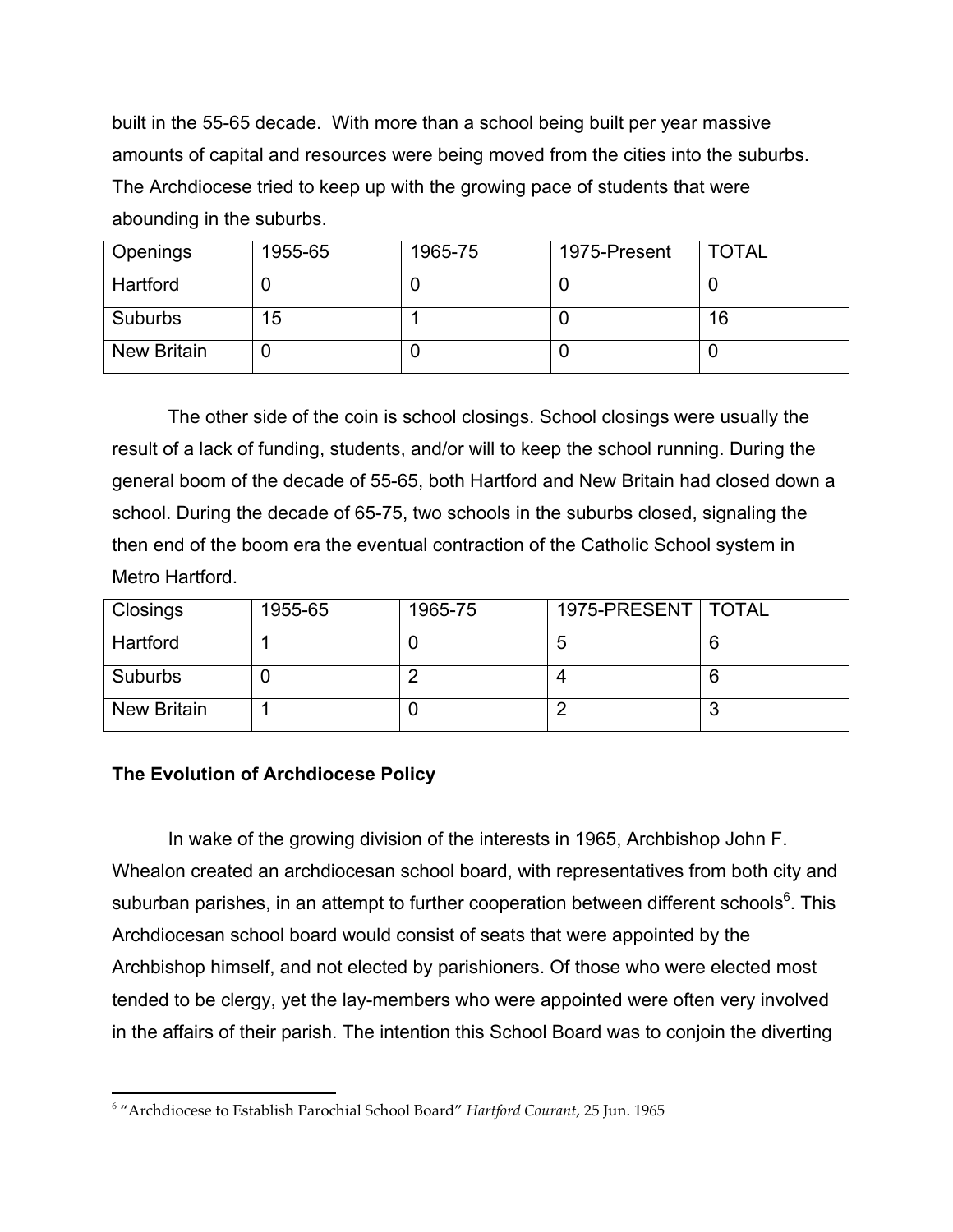interests of suburban and city parishes, but we will see that the school board's hope of uniting the schools was blackened.

Financial policy was one of the vulnerable points of the Archdiocesan School Board. In 1971, the Board, in an attempt at uniting the schools, comes up with a forward plan to ease the financial worries of parish school. The Board made a broad recommendation to centralize school funds where 25% of raised monies would go to the individual parish, and 75% to central fund<sup>7</sup>. The money would come from pew collections from parishioners and the annual school fund which was already in place. Yet the Archbishop stalls and substitutes a one-time special collection instead in 1974. Archbishop Whealon in opposition to the proposal states, "Catholic Elementary schools in the Archdiocese of Hartford are individual parish schools and their future depends on local parish support.<sup>8</sup>" With the Archbishop's opposition to the centralization of funds, the plan could never be realized.

Although there seems to be no proof of overtly racist tactics on the part of the archdiocesan leadership, Black and Latino students and parishioners were disproportionately affected by the evolution of the church's policy. In defense of these parishioners, in 1971 the Catholic Interracial Council's Board of Directors openly criticized then Archbishop Whealon for not enacting a central fund plan. The Board of Directors noted that without the plan many inner city parishes which served minority communities would perish. Yet in 1972, the Archdiocese was able to boast a 21 per cent enrollment of Black and Latino students, and 24.6 per cent from "disadvantaged backgrounds." With so many of these Black, Latino, and disadvantaged students in the system one must wonder why the church didn't do more to keep these students in the system. Yet by 1980 after the Connecticut Supreme Court ruled that public schools must do more to desegregate, Catholic schools were seen as a haven for whites to escape the school desegregation ruling. The then 18-member School Board transacted a policy that would not admit students whose schools were affected by plans to

<sup>-&</sup>lt;br>7

<sup>&</sup>lt;sup>7</sup> "Board Suggests Actions To Save Catholic Schools*," Hartford Courant,* 9 Feb. 1971<br><sup>8</sup> Ann Hall, "Lay Group Attacks Archbishop's Stand," *Hartford Courant,* 29 Jan. 1971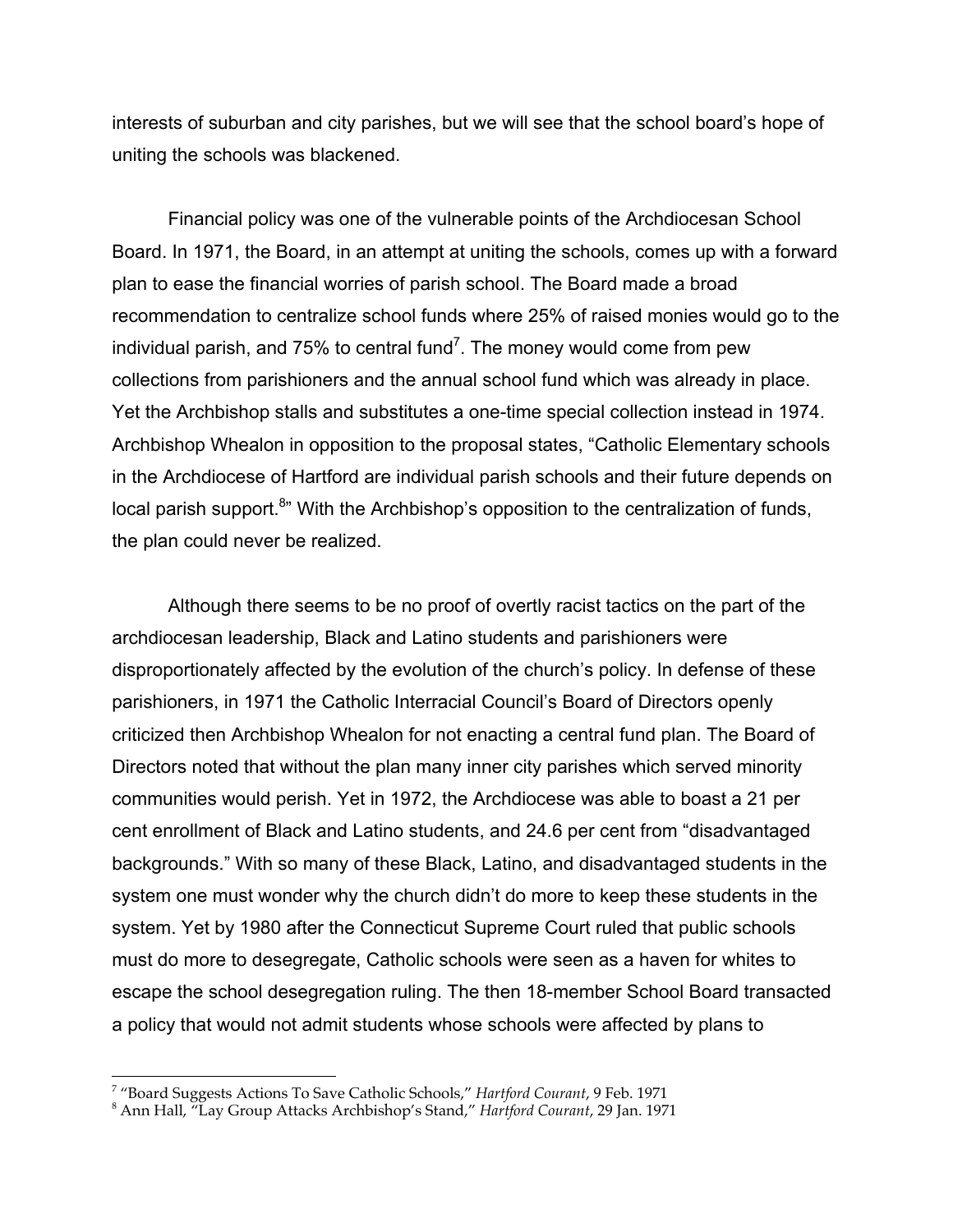desegregate their public schools. The Archdiocese of Hartford was plagued by the perception of being separatist which gave it the perception of being racist.

Changes in the Church's finances were due to three main reasons: inflation, nun shortage, and loss of government subsidies. The Church was dependent upon its members. If members stopped giving money, the church declined. This is exactly the case in with the Archdiocese of Hartford. Although the 1960's gave unprecedented prosperity to many Catholics who gave more to the Church, the proportion of money they gave dropped. Andrew Greeley supports this assertion when he stated, " There is more money being given to the Catholic Church today than there was ten years ago; but due to inflation, increasing Catholic population, and rising incomes, the church's real financial condition has worsened appreciably. $^{9*}$ 

Nuns were the backbone of the parochial school, coming from different parts of the country to teach, and taking a pittance in exchange for their long hours of dedication. Yet, as soon as 1958, The Hartford Courant reports of are indications of a nun-shortage as the Archdiocese expanded out into the suburbs of Hartford. The pace of expansion in Hartford was in contradictory timing to a decrease in the amount of nuns joining the ranks. This resulted in parishes recruiting lay teachers who often commanded a competitive salary to their public counterparts. The Archdiocese had to pay out more money in salaries which invariable led to the cost of education rising. A lot was done to keep the costs down, even keeping teachers' salaries to a minimum; this resulted in protests by the teacher unions. The backlash from these protests hurt the reputation of the Church and often disrupted schooling.

The loss of government grants did not help out the financial future of the parochial schools. In 1976, most schools' tuition costs only covered one third of the cost of education, leaving a big gap in the costs of schooling $^{\rm 10}$ . Catholic Schools did receive funds from the state that paid for services that did not deal with instruction, services

<sup>-&</sup>lt;br>9 <sup>9</sup> Greeley, Andrew *Catholic Schools in a Declining Church* (Sheed and Ward, Inc., 1976) p.245

Joel Lang, "Parochial Schools Learn Financial Facts" *Hartford Courant* 24 Sept. 1976